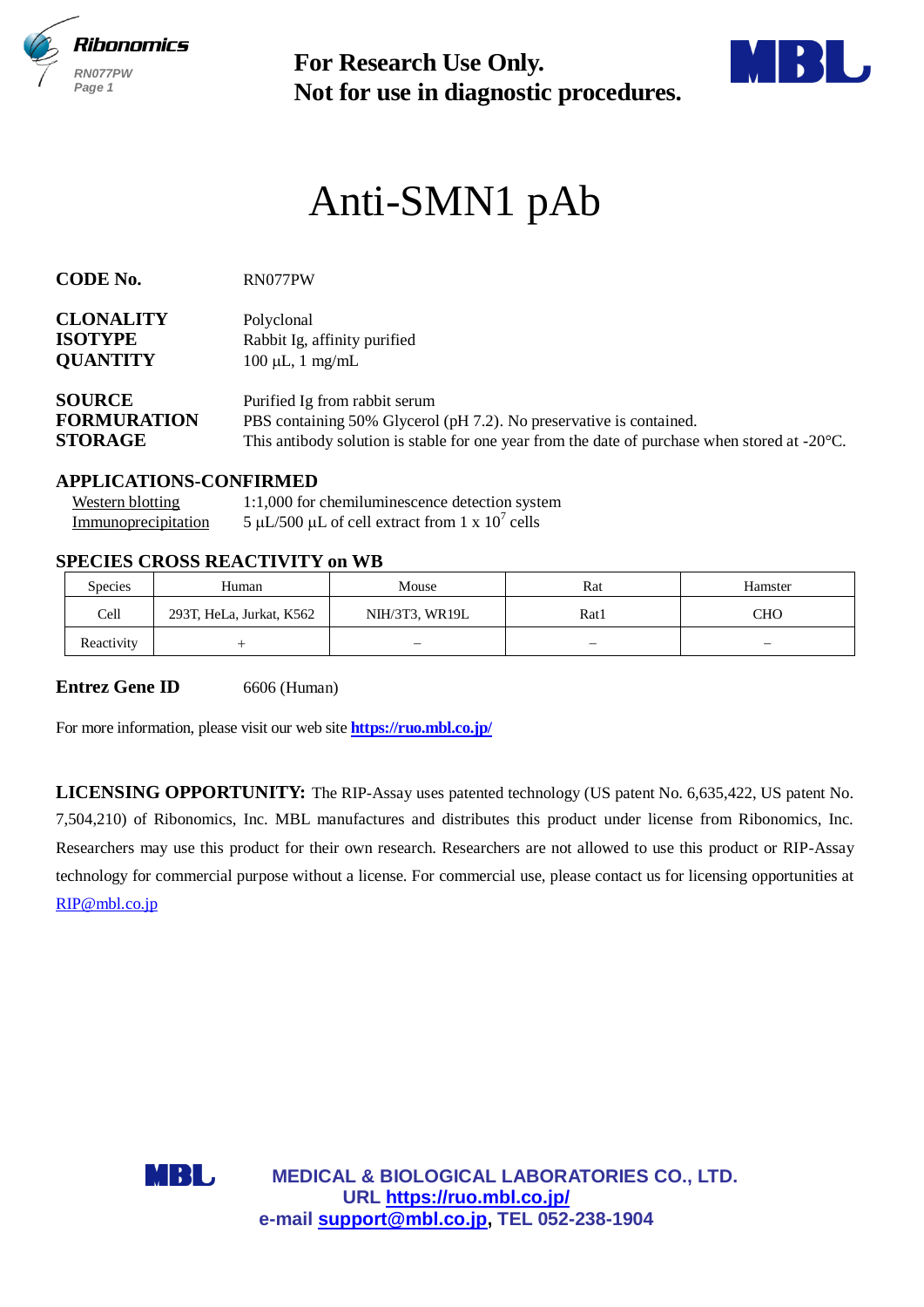## **RELATED PRODUCTS**

| RIP-Assay Kit |                            |
|---------------|----------------------------|
| <b>RN1001</b> | RIP-Assay Kit              |
| <b>RN1005</b> | RIP-Assay Kit for microRNA |

RIP-Certified Antibody

| <b>RN001P</b> | Anti-EIF4E (polyclonal)         |
|---------------|---------------------------------|
| <b>RN002P</b> | Anti-EIF4G1 (polyclonal)        |
| RN003P        | Anti-EIF4G2 (polyclonal)        |
| <b>RN004P</b> | Anti-ELAVL1/HuR (polyclonal)    |
| <b>RN005P</b> | Anti-ELAVL2/HuB (polyclonal)    |
| <b>RN006P</b> | Anti-ELAVL3/HuC (polyclonal)    |
| <b>RN007P</b> | Anti-IGF2BP1/IMP1 (polyclonal)  |
| <b>RN008P</b> | Anti-IGF2BP2/IMP2 (polyclonal)  |
| RN009P        | Anti-IGF2BP3/IMP3 (polyclonal)  |
| <b>RN010P</b> | Anti-MSI1/Musashi1 (polyclonal) |
| RN011P        | Anti-PTBP1 (polyclonal)         |
| <b>RN012P</b> | Anti-STAU1 (polyclonal)         |
| <b>RN013P</b> | Anti-STAU2 (polyclonal)         |
| <b>RN014P</b> | Anti-TIA1 (polyclonal)          |
| <b>RN015P</b> | Anti-YBX1 (polyclonal)          |
| <b>RN016P</b> | Anti-FMR1 (polyclonal)          |
| <b>RN017P</b> | Anti-FXR1 (polyclonal)          |
| <b>RN018P</b> | Anti-FXR2 (polyclonal)          |
| <b>RN019P</b> | Anti-HNRNPK (polyclonal)        |
| RN020P        | Anti-ILF3 (polyclonal)          |
| <b>RN021P</b> | Anti-KHDRBS1 (polyclonal)       |
| <b>RN022P</b> | Anti-PABPC4 (polyclonal)        |
| <b>RN024P</b> | Anti-PCBP1 (polyclonal)         |
| <b>RN025P</b> | Anti-PCBP2 (polyclonal)         |
| <b>RN026P</b> | Anti-PUM1 (polyclonal)          |
| <b>RN027P</b> | Anti-PUM2 (polyclonal)          |
| <b>RN028P</b> | Anti-EIF2C1/AGO1 (polyclonal)   |
| <b>RN032P</b> | Anti-CIRBP (polyclonal)         |
| <b>RN033P</b> | Anti-TNRC6A/GW182 (polyclonal)  |
| <b>RN037P</b> | Anti-AUH (polyclonal)           |
| <b>RN038P</b> | Anti-CPEB1 (polyclonal)         |
| <b>RN041P</b> | Anti-KHDRBS2/SLM1 (polyclonal)  |
| <b>RN045P</b> | Anti-SLBP (polyclonal)          |
| <b>RN001M</b> | Anti-IGF2BP1/IMP1 (6H6)         |
| <b>RN003M</b> | Anti-EIF2C2/AGO2 (1B1-E2H5)     |

#### RIP-Assay Starter Kit

Each RIP-Assay Starter Kit contains 40 µg of RIP-Certified Antibody and RIP-Assay Kit.

| RN001PK | RIP-Assay Starter Kit EIF4E (polyclonal)         |
|---------|--------------------------------------------------|
| RN002PK | RIP-Assay Starter Kit EIF4G1 (polyclonal)        |
| RN003PK | RIP-Assay Starter Kit EIF4G2 (polyclonal)        |
| RN004PK | RIP-Assay Starter Kit ELAVL1/HuR (polyclonal)    |
| RN005PK | RIP-Assay Starter Kit ELAVL2/HuB (polyclonal)    |
| RN006PK | RIP-Assay Starter Kit ELAVL3/HuC (polyclonal)    |
| RN007PK | RIP-Assay Starter Kit IGF2BP1/IMP1 (polyclonal)  |
| RN008PK | RIP-Assay Starter Kit IGF2BP2/IMP2 (polyclonal)  |
| RN009PK | RIP-Assay Starter Kit IGF2BP3/IMP3 (polyclonal)  |
| RN010PK | RIP-Assay Starter Kit MSI1/Musashi1 (polyclonal) |
| RN011PK | RIP-Assay Starter Kit PTBP1 (polyclonal)         |
| RN012PK | RIP-Assay Starter Kit STAU1 (polyclonal)         |
| RN013PK | RIP-Assay Starter Kit STAU2 (polyclonal)         |
| RN014PK | RIP-Assay Starter Kit TIA1 (polyclonal)          |

RN015PK RIP-Assay Starter Kit YBX1 (polyclonal)

#### RBP Antibody

RBP Antibody works on WB and /or IP, but not certified for working on RIP-Assay.

| RN023PW            | Anti-PABPN1 (polyclonal)         |
|--------------------|----------------------------------|
| RN028PW            | Anti-EIF2C1/AGO1 (polyclonal)    |
| RN029PW            | Anti-EIF2C2/AGO2 (polyclonal)    |
| RN030PW            | Anti-DICER1 (polyclonal)         |
| RN031PW            | Anti-ZFP36 (polyclonal)          |
| RN034PW            | Anti-CUGBP1 (polyclonal)         |
| RN035PW            | Anti-CUGBP2 (polyclonal)         |
| RN036PW            | Anti-ACO1/IRP1 (polyclonal)      |
| RN039PW            | Anti-CPEB2 (polyclonal)          |
| RN040PW            | Anti-CPEB4 (polyclonal)          |
| RN042PW            | Anti-MBNL1 (polyclonal)          |
| RN043PW            | Anti-NOVA1 (polyclonal)          |
| RN044PW            | Anti-NOVA2 (polyclonal)          |
| RN046PW            | Anti-SYNCRIP/HNRNPQ (polyclonal) |
| RN047PW            | Anti-PTBP2 (polyclonal)          |
| RN048PW            | Anti-G3BP1 (polyclonal)          |
| RN049PW            | Anti-G3BP2 (polyclonal)          |
| RN050PW            | Anti-GRSF1 (polyclonal)          |
| RN051PW            | Anti-HDLBP/Vigilin (polyclonal)  |
| RN052PW            | Anti-HNRNPC (polyclonal)         |
| RN053PW            | Anti-PAIP1 (polyclonal)          |
| RN054PW            | Anti-PCBP3 (polyclonal)          |
|                    | Anti-AIMP1/SCYE1 (polyclonal)    |
| RN055PW<br>RN056PW | Anti-SERBP1 (polyclonal)         |
|                    | Anti-TARBP1 (polyclonal)         |
| RN057PW<br>RN058PW | Anti-TARBP2 (polyclonal)         |
| RN059PW            | Anti-TIAL1 (polyclonal)          |
| RN060PW            | Anti-HNRNPD/AUF1 (polyclonal)    |
| RN061PW            | Anti-HNRNPA0 (polyclonal)        |
| RN062PW            | Anti-DGCR8 (polyclonal)          |
| RN063PW            | Anti-DHX9 (polyclonal)           |
|                    | Anti-FUSIP1 (polyclonal)         |
| RN064PW            |                                  |
| RN065PW            | Anti-KHSRP (polyclonal)          |
| RN066PW            | Anti-KIAA0020 (polyclonal)       |
| RN067PW            | Anti-PPP1R10 (polyclonal)        |
| RN068PW            | Anti-PPP1R8 (polyclonal)         |
| RN069PW            | Anti-RBM14 (polyclonal)          |
| RN070PW            | Anti-RPS10 (polyclonal)          |
| RN071PW            | Anti-RPS19 (polyclonal)          |
| RN072PW            | Anti-RPS6 (polyclonal)           |
| RN073PW            | Anti-RPS9 (polyclonal)           |
| RN074PW            | Anti-SSB (polyclonal)            |
| RN075PW            | Anti-PPARGC1B (polyclonal)       |
| RN076PW            | Anti-PPRC1 (polyclonal)          |
| RN077PW            | Anti-SMN1 (polyclonal)           |
| RN078PW            | Anti-SMNDC1 (polyclonal)         |
| RN002MW            | Anti-CUGBP1 (3B1)                |
| RN003MW            | Anti-EIF2C2/AGO2 (1B1-E2H5)      |

For the latest information of RiboCluster Profiler™, please visit our website a[t https://ruo.mbl.co.jp/je/rip-assay/](https://ruo.mbl.co.jp/je/rip-assay/)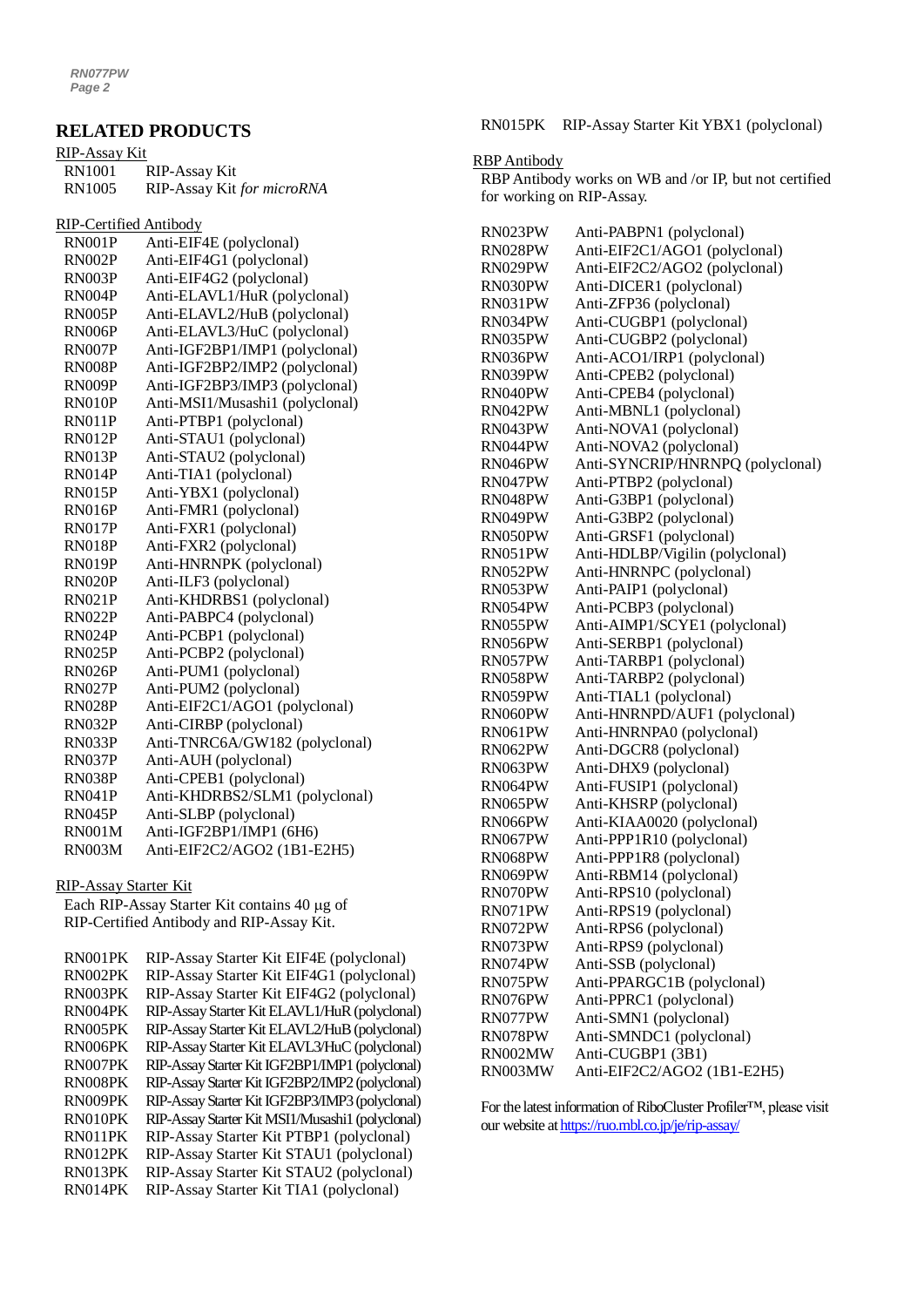## **SDS-PAGE & Western blotting**

- 1) Wash 1 x  $10^7$  cells 3 times with PBS and suspend them in 1 mL of Laemmli's sample buffer, then sonicate briefly (up to 20 seconds).
- 2) Boil the samples for 3 minutes and centrifuge. Load 10  $\mu$ L of the sample per lane in a 1-mm-thick SDS-polyacrylamide gel (12.5% acrylamide) for electrophoresis.
- 3) Blot the protein to a polyvinylidene difluoride (PVDF) membrane at  $1 \text{ mA/cm}^2$  for  $1 \text{ hour}$  in a semi-dry transfer system (Transfer Buffer: 25 mM Tris, 190 mM glycine, 20% MeOH). See the manufacture's manual for precise transfer procedure.
- 4) To reduce nonspecific binding, soak the membrane in 5% skimmed milk (in PBS, pH 7.2) for 1 hour at room temperature, or overnight at  $4^{\circ}$ C.
- 5) Wash the membrane with PBS-T (5 minutes x 3 times).
- 6) Incubate the membrane with primary antibody diluted with PBS, pH 7.2 containing 1% skimmed milk as suggested in the **APPLICATIONS** for 1 hour at room temperature. (The concentration of antibody will depend on the conditions.)
- 7) Wash the membrane with PBS-T [0.05% Tween-20 in PBS] (10 minutes x 3 times).
- 8) Incubate the membrane with the 1:5,000 anti-rabbit IgG-HRP (MBL; code no. 458) diluted with 1% skimmed milk (in PBS, pH 7.2) for 1 hour at room temperature.
- 9) Wash the membrane with PBS-T (10 minutes x 3 times).
- 10) Wipe excess buffer on the membrane, then incubate it with appropriate chemiluminescence reagent for 1 minute. Remove extra reagent from the membrane by dabbing with paper towel, and seal it in plastic wrap.
- 11) Expose to an X-ray film in a dark room for 3 minute. Develop the film as usual. The condition for exposure and development may vary.

(Positive controls for Western blotting; 293T, HeLa, Jurkat and K562)



# *Western blot analysis of SMN1*

Lane 1: 293T Lane 2: HeLa Lane 3: Jurkat Lane 4: K562 Immunoblotted with RN077PW